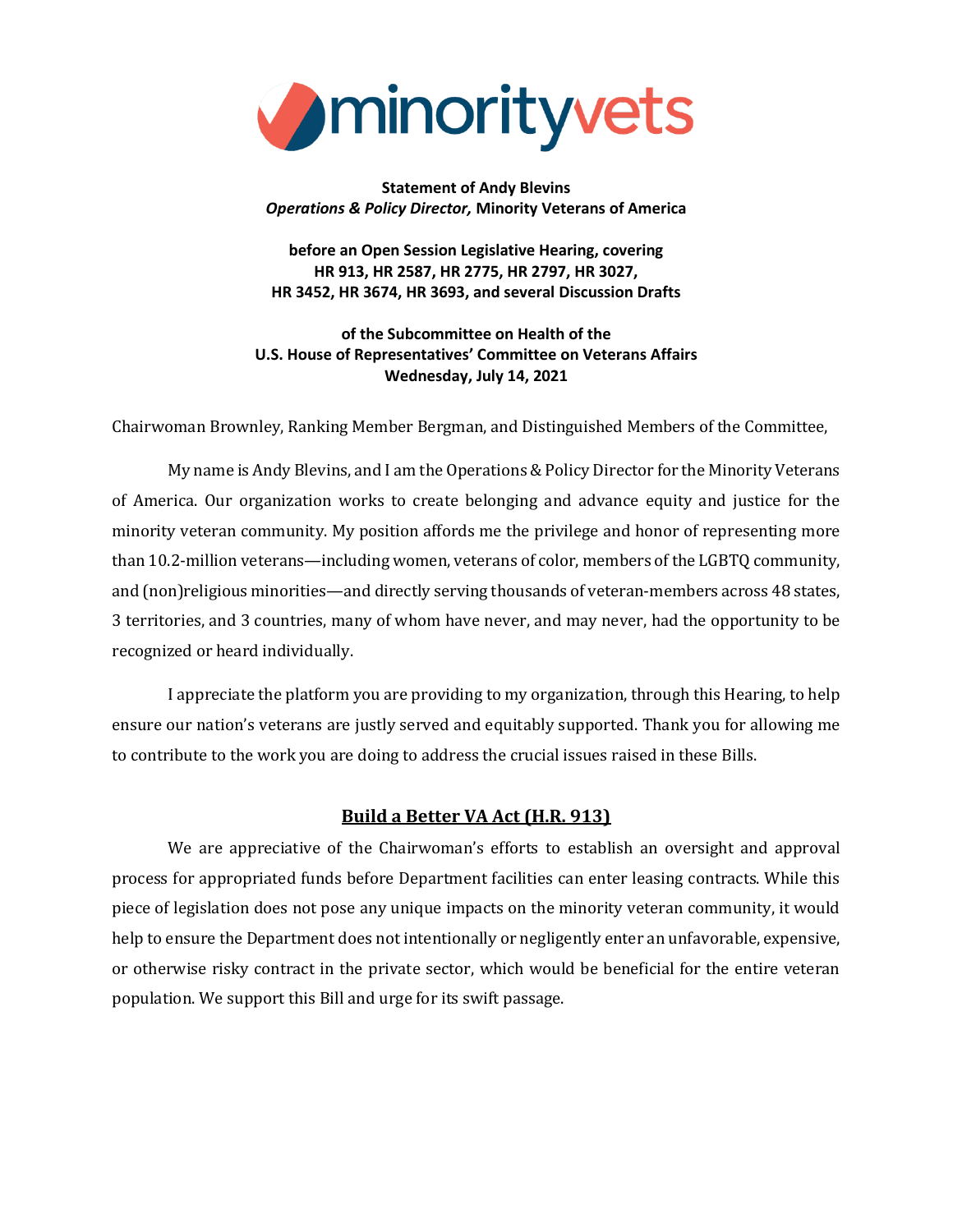#### **SERVE Act (H.R. 2587)**

We applaud Congressman Lamb's efforts to provide opportunities to veterans that served in a medical occupation in the military to assist during public health emergencies. This is a timely and innovative Bill that will assist veterans while contributing to national public health efforts. We have no recommendations at this time and urge swift passage.

## **VA Quality Health Care Accountability and Transparency Act (H.R. 2775)**

We are appreciative of Congressman Gallego's efforts presented through this bipartisan Bill. This proposed legislation would significantly heighten transparency regarding the data the Department is collecting. The localized aggregation of such information in a public and easily accessible format is essential for veterans to make informed decisions about their own care, for veteran service organizations to better advocate for their respective communities, and for this legislative body to provide due and necessary oversight. We urge swift passage.

Transparency was recently described as the "free, uninhibited flow of information that is open to the scrutiny of others."<sup>1</sup> This Bill will have an enormous impact on outside actors, patients, and care teams. Within the minority veteran community, metrics relating to quality of care and safety are likely to be of the upmost importance:

**Quality and Effectiveness of Care.** In the past decade, the Department has turned away thousands of veterans<sup>2</sup> and has misdiagnosed millions of others.<sup>3</sup> While the Department has recently taken extraordinary measures to continue increasing the provision of quality care, many in the minority veteran community—especially racial minorities, women, and LGBTQ veterans—have expressed a continued lack of

<sup>1</sup> Lucian Leape Institute. (2015). Shining a light: Safer health care through transparency. *National Patient Safety Foundation*. Available at[: www.ihi.org/resources/Pages/Publications/Shining-a-Light-Safer-Health-Care-Through-](http://www.ihi.org/resources/Pages/Publications/Shining-a-Light-Safer-Health-Care-Through-Transparency.aspx)[Transparency.aspx.](http://www.ihi.org/resources/Pages/Publications/Shining-a-Light-Safer-Health-Care-Through-Transparency.aspx)

 $^2$  There are an estimated 2,000 documented cases of wrongful health service denials through the Department, and it is estimated that 400,000 former service members are at risk of similar denials. Minority veterans and those that are living with the ramifications of military sexual trauma, traumatic brain injuries, and post-traumatic stress disorder, and homelessness are disproportionately affected. Montalto, D (2021). Opinion: The VA has illegally denied health care to thousands of veterans. *Tribune News Service*. Available at: [www.pilotonline.com/opinion/columns/vp-ed-column-montalto-0607-20210606-exmhbucwsvfe5i5ugqzrtfv7fy-](https://www.pilotonline.com/opinion/columns/vp-ed-column-montalto-0607-20210606-exmhbucwsvfe5i5ugqzrtfv7fy-story.html)

[story.html.](https://www.pilotonline.com/opinion/columns/vp-ed-column-montalto-0607-20210606-exmhbucwsvfe5i5ugqzrtfv7fy-story.html)

<sup>&</sup>lt;sup>3</sup> Singh, H; Meyer A; & Thomas, EJ. (2014). The frequency of diagnostic errors in outpatient care: Estimations from three large observational studies involving US adult patients. *BMJ Qual Saf.* 23(9): 727-31. doi: 10.1136/bmjqs-2013-002627.Epub. *See also* Singh, H; Thomas, EJ; Sittig, DF; Wilson, L; et. al. (2010). Notification of abnormal lab test results in an electronic medical record: Do any safety concerns remain? *Am J Med*. 123(3): 238-44. doi: 10.1017/j.amjmed.2009.07.027.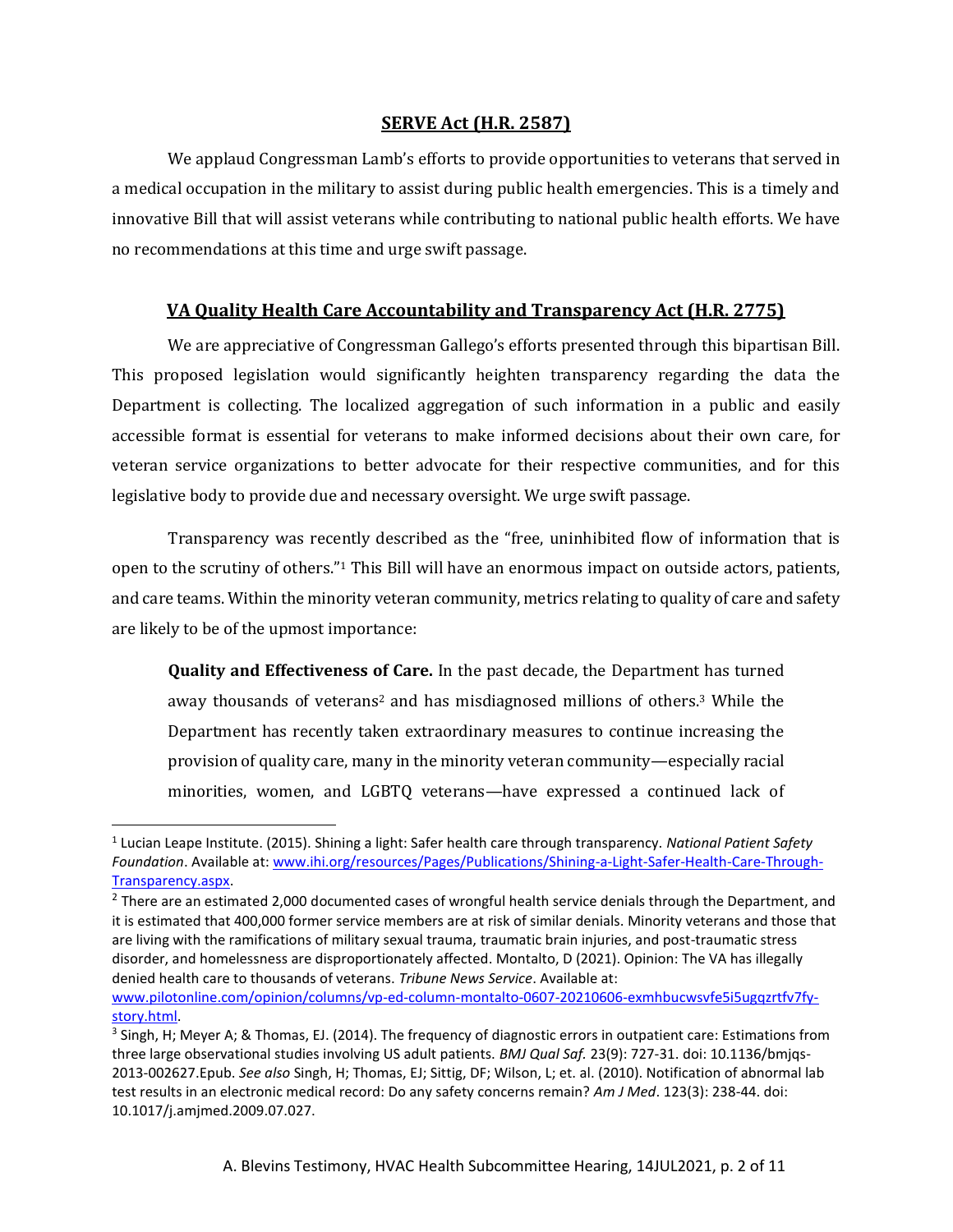confidence and distrust in the VA medical system. Fewer minority veterans are utilizing Departmental health care services, many of them refusing or foregoing treatment for ongoing conditions and diseases.

A 2006 study, the most recent of such study that was immediately available, found that healthcare providers, including those that work in Departmental facilities, are hesitant to disclose information relating to effectiveness or quality of care and procedural or diagnostic mistakes to their patients.<sup>4</sup> Many of the anonymized providers shared fear of reprimand, low satisfaction rates, or loss of a job as chief reasons to withhold full truths when communicating with their patients and leadership.5,6 Many of those concerns can be alleviated via a framework-shift that prioritizes a *balanced accountability* structure that is continuously and methodically reviewed and improved and grounded in transparent data.

This legislation will have an extraordinary impact on internal transparency and the complex barriers that may currently prevent or deter Departmental employees and contractors from presently engaging in these transparent efforts—including fears of reproach and collegial rejection.<sup>7</sup>

**Safety.** According to a study conducted in conjunction with the Department, one in four women veterans reported experiencing sexual assault while seeking care in a VA facility.<sup>8</sup> Additionally, the Government Accountability Office reported in 2020 that 27% of all VA employees had experienced some form of sexual assault or harassment between 2014 and 2016.<sup>9</sup> Instances of sexual assault increase 1.5-times when in an environment with rates of ambient sexual harassment, as is fostered between the

<sup>4</sup> Mazor, KM; Reed, GW; Yood, RA; et. al. (2006). Disclosure of medical errors: What factors influence how patients respond? *J. Gen Intern Med.* 21(7): 704-710. doi: 10.111/j.1525-1497.2006.00465.x.

<sup>5</sup> *Id.*

<sup>6</sup> Editorial Board. (2014). Troubles with veterans' health care. *The New York Times.* Accessed on July 11, 2021, at [www.nytimes.com/2014/05/22/opinion/troubles-with-veterans-health-care.html.](https://www.nytimes.com/2014/05/22/opinion/troubles-with-veterans-health-care.html)

<sup>7</sup> Kaplan, GS (2018). Building a culture of transparency in health care. *Harvard Business Review*. Available at: [www.hbr.org/2018/11/building-a-culture-of-transparency-in-health-care.](https://hbr.org/2018/11/building-a-culture-of-transparency-in-health-care)

<sup>8</sup> Klap, R; Darling, JE; Hamilton, AB; Rose, DE; et al. (2019). Prevalence of stranger harassment of women veterans at Veterans Affairs Medical Centers and impacts on delayed and missed care. *Women's Health Issues.* National Library of Medicine, National Center of Biotechnology Information. 29(2), 107-115. doi.org/jwhi.2018.12.002.Epub. <sup>9</sup> United States Government Accountability Office. (2020). GAO-20-387, Sexual harassment: Inconsistent and incomplete policies and information hinder VA's efforts to protect employees. Report to Congressional Requesters. Accessed on March 12, 2021, at www.gao.gov/assets/gao-20-387.pdf.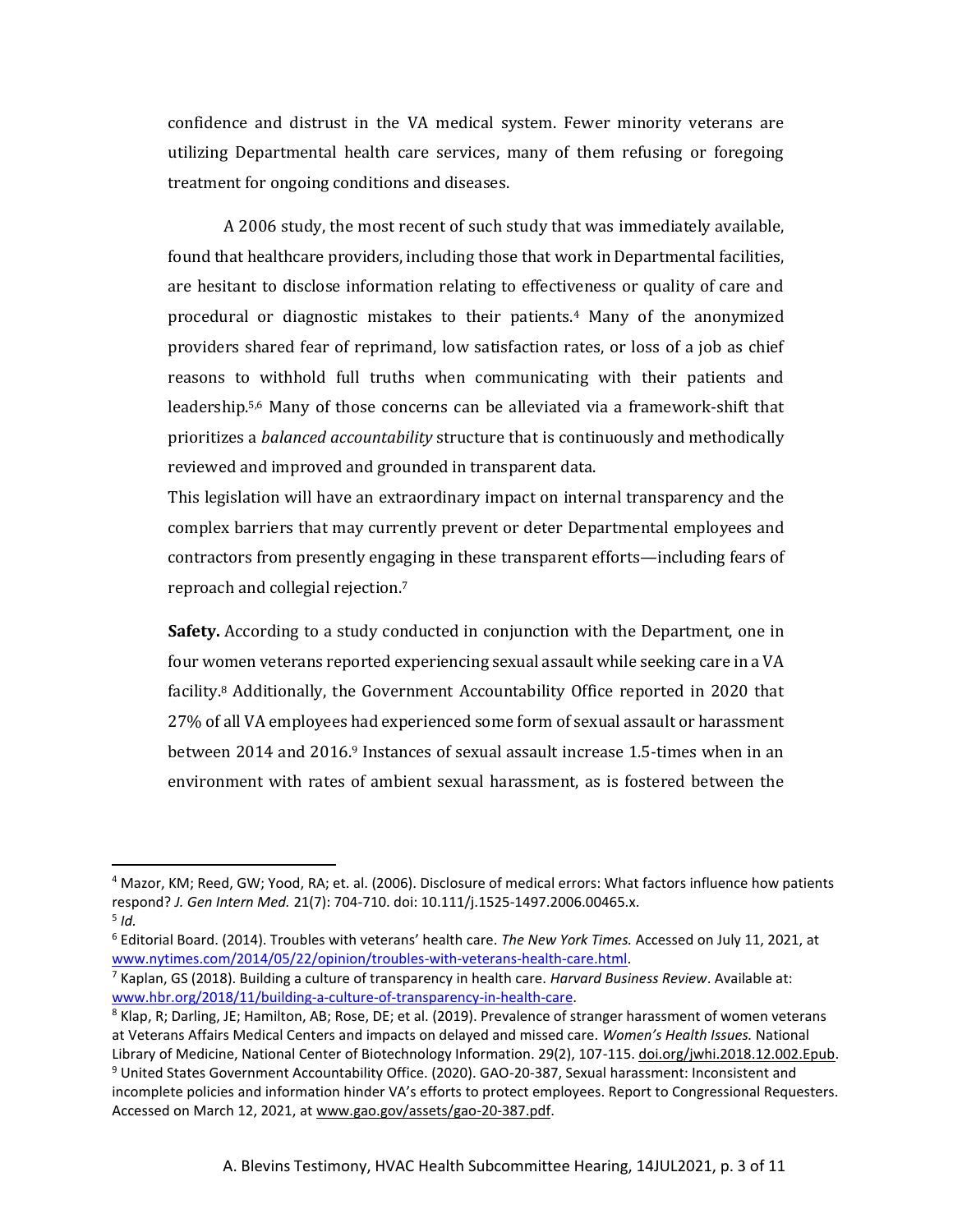DoD-VA continuum of sexual violence-related harm.<sup>10</sup> These realities contribute to many survivors' conscious decision to not seek life-changing services and care through the Department.

As VHA facilities continue to establish policies and frameworks to address sexual assault and harassment that occurs on their campuses, continued assurance that existing safety frameworks are being adjusted and revitalized, through regular and conscientious reporting metrics, will allow our survivor communities to re-build the trust and confidence that they have otherwise lost in the systems meant to support and serve them.

Where possible, we would further recommend that the available datasets include ethnic, socioeconomic, and minority indicators collected and to ensure that such datasets are easily searchable and organized.

#### **National Green Alert Act of 2021 (H.R. 2797)**

We are appreciative of Congressman Pappas' efforts through this bipartisan piece of legislation; however, we do not endorse the Bill's passage as currently written. As we communicated with his office a few weeks ago, we believe that this Bill has the potential to make a significant, positive impact if certain adjustments were made.

Our chief concerns with the Bill as written can be divided into apprehensions of redundancy, expense, application, and ethical considerations:

**Redundancy.** Presently, the Ashanti Alert already loops in veterans and civilians to similar, national alert advisory programs.<sup>11</sup> Most states, additionally and individually, also have some form of alert system that would loop in endangered adults and highrisk missing persons, including those living with physical and mental disabilities.

**Expense.** Including the provision of salaries to an unspecified number of Committee members over a three-year period, and considering unspecified travel, per diem, and

<sup>&</sup>lt;sup>10</sup> Schell, T.L., Cefalu, M., Farris, C., & Morral, A.R. (2021). The relationship between sexual assault and sexual harassment in the U.S. military: Findings from the RAND Military Workplace Study. RAND Corporation. Available at www.rand.org/pubs/research\_reports/RR3162.html?utm\_campaign=&utm\_content=1614707955&utm\_medium= rand\_social&utm\_source=twitter.

<sup>11</sup> Bureau of Justice Assistance. (2021). National Ashanti Alert Network. *Office of Justice Programs.* U.S. Department of Justice. Accessed on July 11, 2021, a[t www.bja.ojp.gov/program/national-ashanti-alert](https://bja.ojp.gov/program/national-ashanti-alert-network/overview)[network/overview.](https://bja.ojp.gov/program/national-ashanti-alert-network/overview)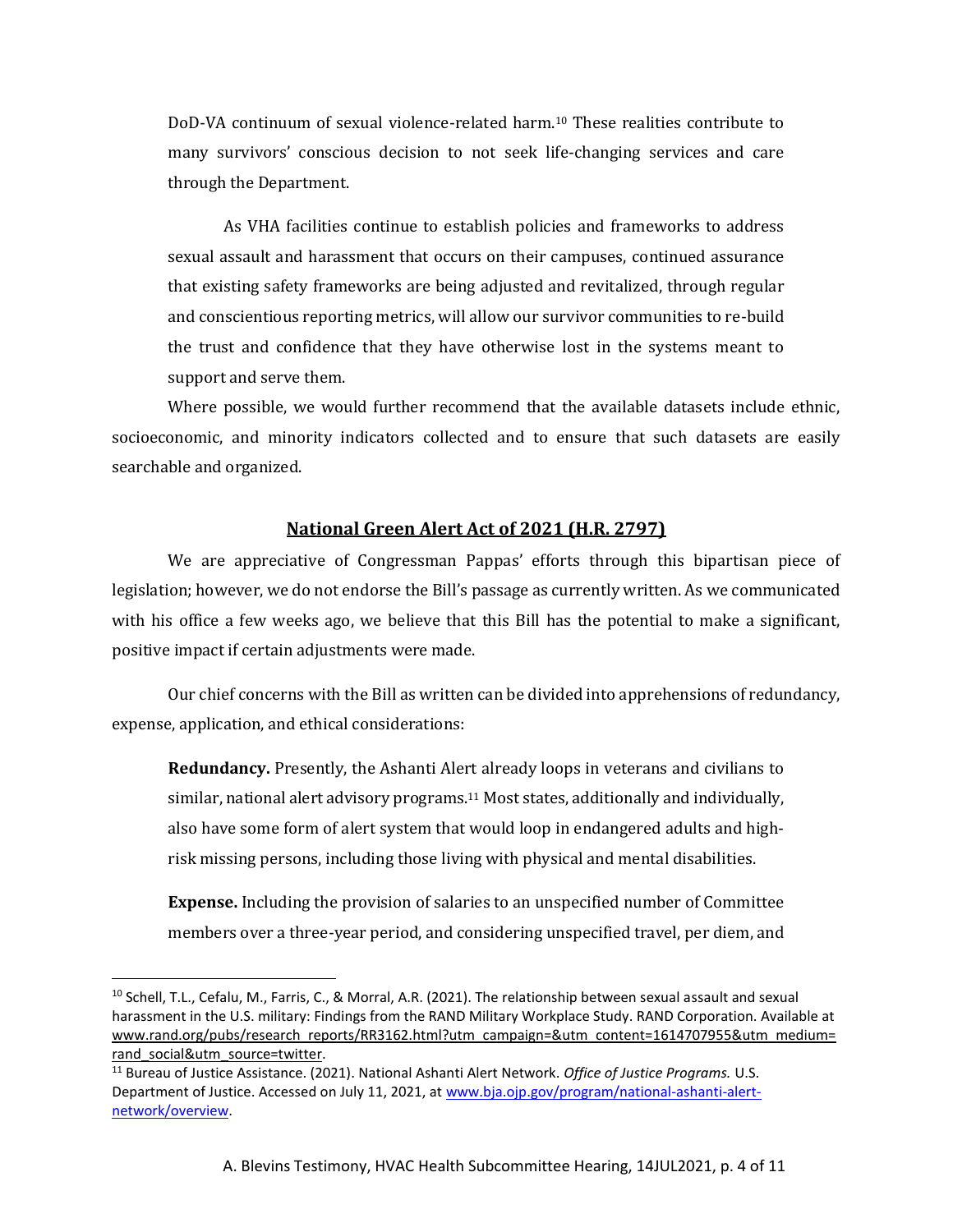support expenses, the temporary and intermittent services provided through this program could easily balloon to \$6-million or more.

**Limited Application.** This system would not apply to active-duty service members. It would also be limited to those veterans with a history of mental health issues and disorders, attempts of suicide, and substance use disorders. Much of this information would rely on a veteran self-identifying as such with civilian providers or using VA services directly. The most disenfranchised and in need of this service are less likely to do either, innately undercutting a significant portion of the potential community. These application-restrictions are particularly noteworthy within minority communities, given the experiences of many of our siblings-in-arms, including Vanessa Guillen, Gregory Morales, and countless others.

**Ethical Considerations.** Allowing the Committee to accept, use, or dispose of gifts that amount to services or real property can lead to bribery attempts, especially where a private company may be looking for inclusion in the future, through the report's development and recommendations. As presently written, the Committee Chair is able to appoint and terminate other members without regard to any civil service laws or regulations; there is no mention of an appellate or oversight body. Finally, the Committee would appear to have unlimited and unfettered access to all pieces of Federal data and information upon request, and unspecified spending powers. There is no mention of required spending reports or other forms of oversight or accountability.

We have identified several recommendations which we believe would help to ensure this Bill has the intended impact on the community:

**Inclusion of actively-serving individuals.** Individuals like Vanessa Guillen and Gregory Morales were not considered *missing persons*, and thus availed to the protections and services of this and other alert systems, until it was too late. We would recommend the involvement of officials from each branch of the armed services to provide inputs and assessments on feasibility and best practices of incorporating actively-serving individuals into this framework. We would further suggest senior enlisted individuals be prioritized over general officers, as they are more likely to have diverse representation.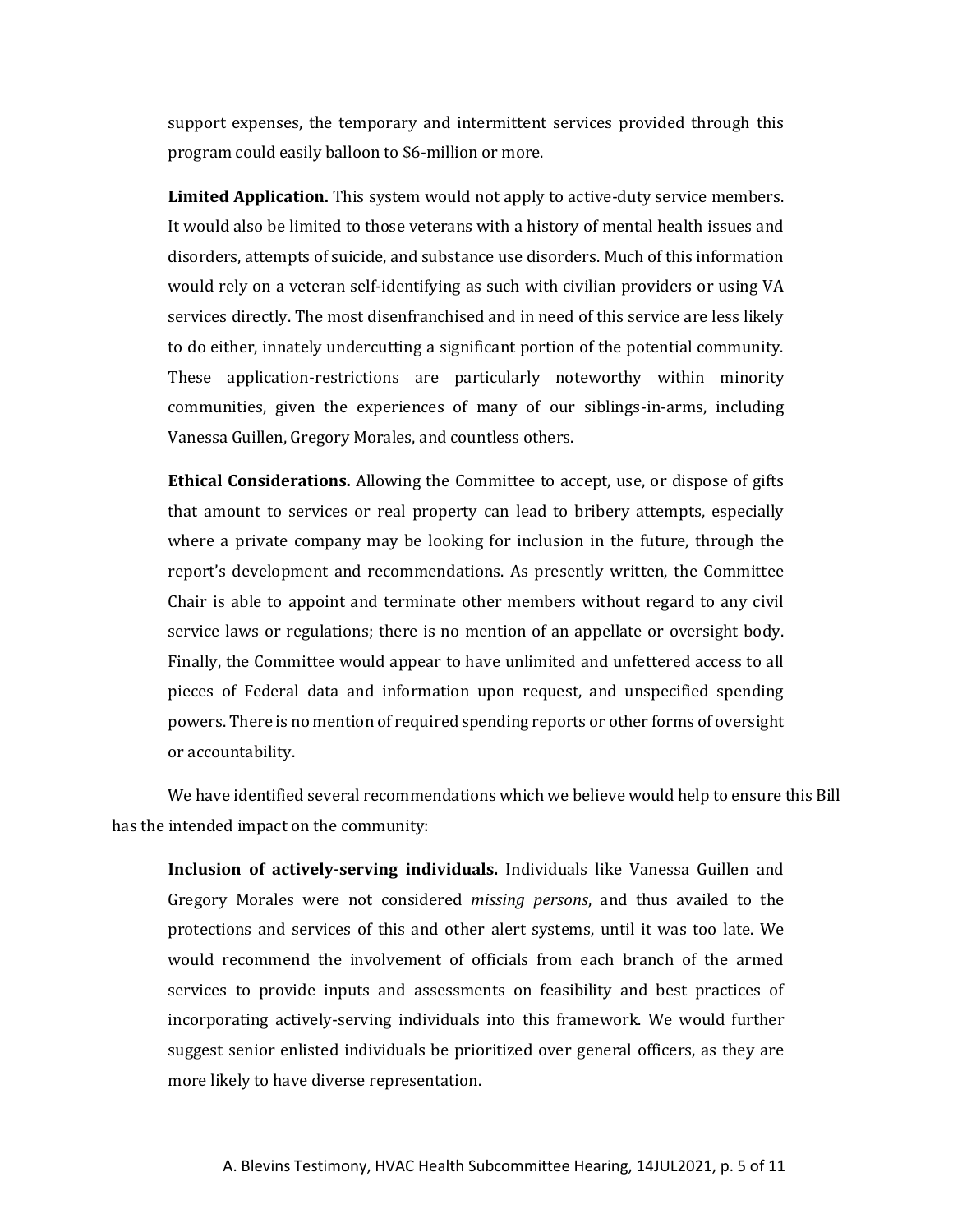**Applicability to other countries.** This Bill presently makes no mention of involving other sovereign nations or their existing frameworks. In comparison, Amber Alerts are recognized and applied throughout 33 separate countries. Our nation's veteran community is spread throughout the world; an attempt to cooperate with other countries should be explored.

**Shorten the deadline for the Report.** There are several existing frameworks that could be built off to achieve the desired framework and impact this piece of legislation strives to. As the Bill does not seek to make any significant changes to those existing systems, a shortened timeline should have no, or negligible, impact on the Report's comprehensiveness.

**Reduce the Committee's power.** We would recommend that the entirety of Section 4 be re-written, with particular emphases on oversight and accountability measures.

#### **Veterans Improved Access to Care Act of 2021 (H.R. 3027)**

We appreciate Representative Crow's efforts in expediting the onboarding processes for new medical providers. Within the Veterans Health Administration, there are presently 4,985 open positions.<sup>12</sup> This accounts for 96% of all open positions listed for the Department of Veterans Affairs.<sup>13</sup> Innately, a reduction in the number of care providers additionally reduces the availability for veterans to access due and necessary care. A study by the Regenstrief Institute found that in these environments, minority veterans, especially veterans of color, were disproportionately impacted and developed server and life-threatening conditions that would have been preventable if the veterans had been availed to recommended screening procedures.<sup>14</sup>

While a comprehensive and expedited onboarding process would benefit the entirety of the veteran population, we would recommend that specific attention be paid to rural, indigenous, and insular populations, as the veterans are historically underserved. We would also recommend the inclusion of veteran centers that provide mental health services in the pilot program. We urge swift passage.

 $12$  A search for this information was conducted on USAJobs, on July 11, 2021.

 $13$  *Id.* 

<sup>&</sup>lt;sup>14</sup> Imperiale, TF; Daggy, JK; Imler, TD; et. al. (2021). Prevalence of advanced colorectal neoplasia in veterans: Effects of age, sex, and race/ethnicity. *J Clin Gastroenterol*. doi: 10.1097/MCG.0000000000001402. Epub ahead of print.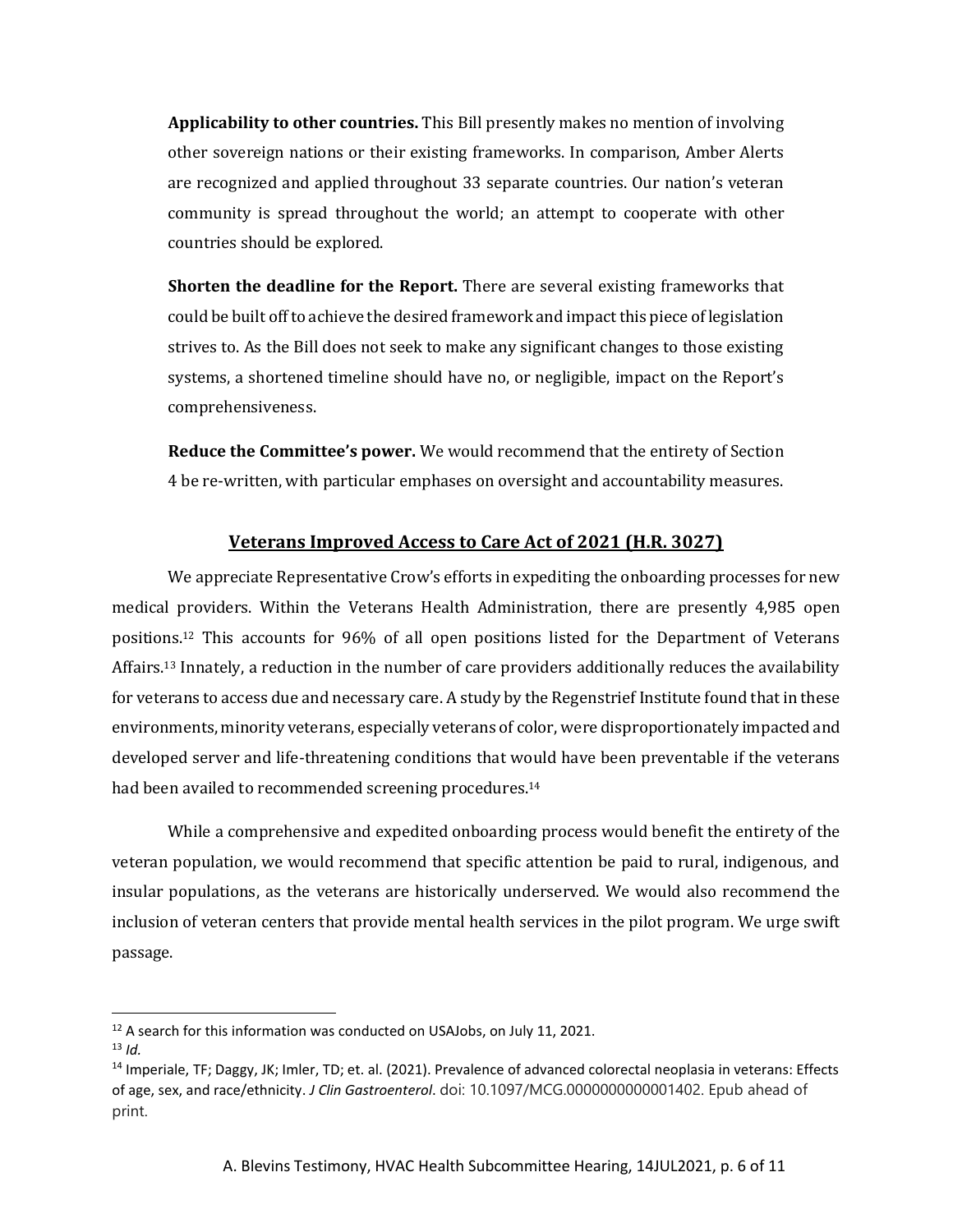#### **Veterans Preventative Health Coverage Fairness Act (H.R. 3452)**

We support Congresswoman Underwood's efforts to increase access to preventive health care through the elimination of barriers in the form of copayments. We would recommend including transgender veterans in Section  $2(c)(3)(N)$ , as many transgender men and non-binary veterans require preventive care and screenings typically designated for cisgender women.

## **Vet Center Support Act (H.R. 3674)**

We support Congressman Phillips' efforts to study the provision of mental health care through Vet Centers and to better understand the role that Vet Centers might play in mental health care in the future. Given the current mental health crisis among veterans, we believe this is a crucial step in enhancing accessibility to mental health care and supporting veterans residing outside of major metropolitan areas. We have two recommendations that we believe may ensure this piece of legislation is best suited to support minority veterans:

**Feasibility analyses.** We recommend that the "assessment of the feasibility of establishing additional Vet Centers" outlined in Section 2(b)(2) be expanded to explicitly include locations in which the ratio is below one Vet Center per 100,000 or more veterans to increase access to care for veterans in locations such as the Pacific Islands and the Caribbean—specifically Guam, the American Samoa, and the Virgin Islands. We further recommend that travel time and mode of transportation be taken into consideration during these analyses.

**Outreach Strategies.** We further recommend that the outreach strategy outlined in Section 2(b)(5) include minority veterans broadly, without regard to their locality, in addition to "veterans in underserved areas."

#### **VA CPE Modernization Act (H.R. 3693)**

We support Chairwoman's efforts to enhance accessibility of continuing professional education for health care professionals through reimbursement. We have no recommendations for this Bill and hope that Departmental health care professionals will be encouraged to seek continuing professional education regarding minority communities.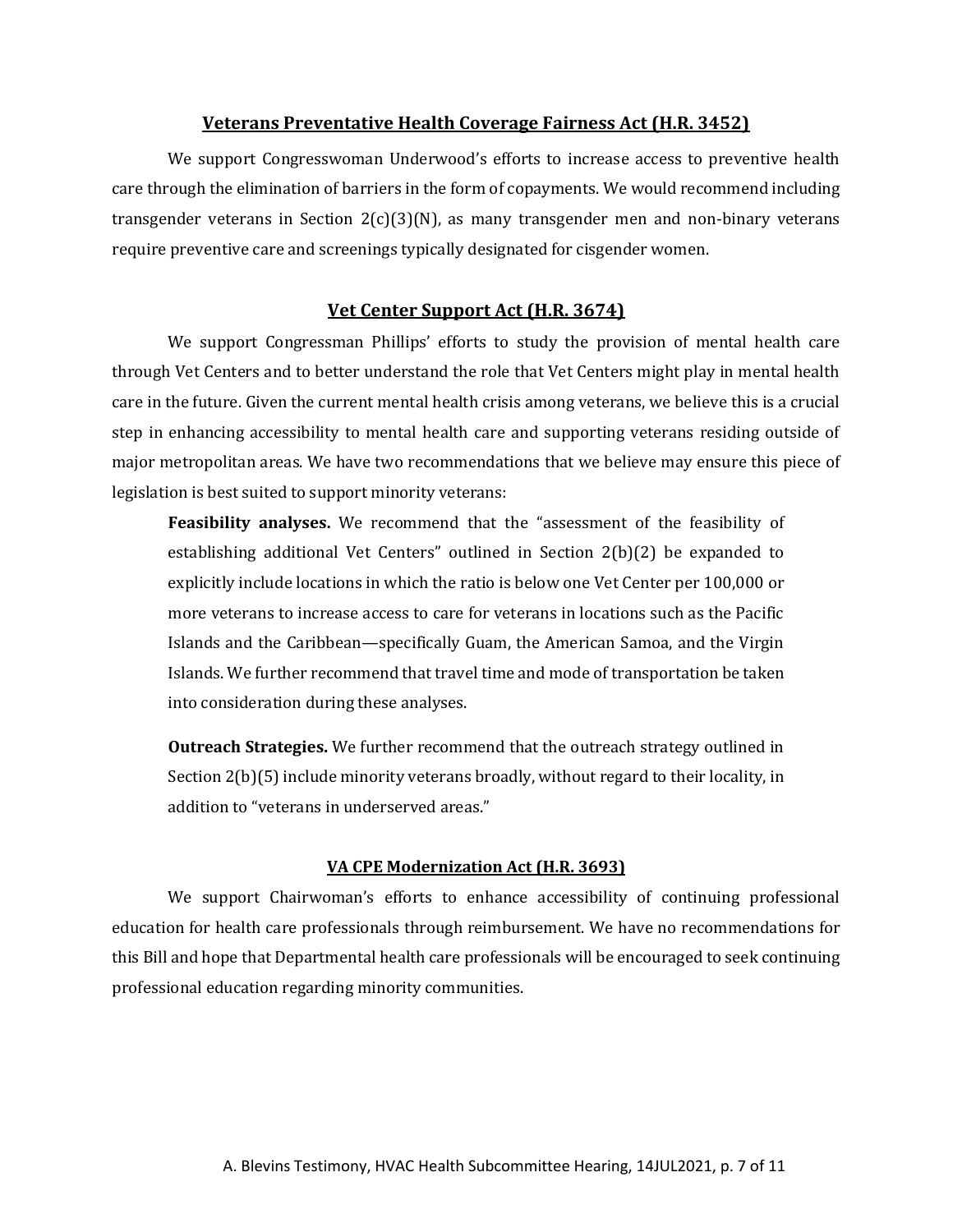# **VA Infrastructure Powers Exceptional Research Act ("VIPER Act," discussion draft)**

We support the efforts of this draft Bill to expand research and better support Department scientists, academics at R3 institutions, and veterans. We have three recommendations to further strengthen this draft Bill:

**Analyses of potential impacts.** We recommend that a report be commissioned to assess the potential impacts of exempting the Department from the *Paperwork Reduction Act*.

**Additional research occupations.** Within Section 5 of the draft Bill, we recommend adding "social and behavioral scientists" to the class of research occupations currently being added to Section 7401(3) of title 38. These might include sociologists, anthropologists, and other social scientists with expertise in health research that would provide crucial qualitative data to the existing additions ("statisticians, economists, data scientists").

**Eligibility expansion.** Within Section 6(a)(2)(A)(ii) of the draft Bill, we recommend expanding eligibility beyond early career scientists to also include minority scientists regardless of career stage. For example, we know that minorities are overwhelmingly underrepresented in academic medicine.<sup>15</sup> This reflects barriers to career advancement, among other barriers, which uniquely disadvantage minority scientists. The expansion of eligibility here would provide additional support to qualified minority scientists who have experienced barriers to accessing opportunities early in their careers.

# **Draft legislation to clarify and improve the program of comprehensive assistance for family caregivers (discussion draft)**

We appreciate the efforts of this draft Bill and have no further considerations or recommendations to provide at this time.

<sup>15</sup> Yu, PT; Parsa, PV; Hassanein, O; Rogers, SO et al. (2013). Minorities struggle to advance in academic medicine: A 12-y review of diversity at the highest levels of America's teaching institutions. *J Surg Res.*, 182(2), 212–218. [doi.org/10.1016/j.jss.2012.06.049.](file:///C:/Users/kairi/AppData/Local/Temp/Temp1_HVAC%20Testimony%20Files%20for%20Kai.zip/doi.org/10.1016/j.jss.2012.06.049)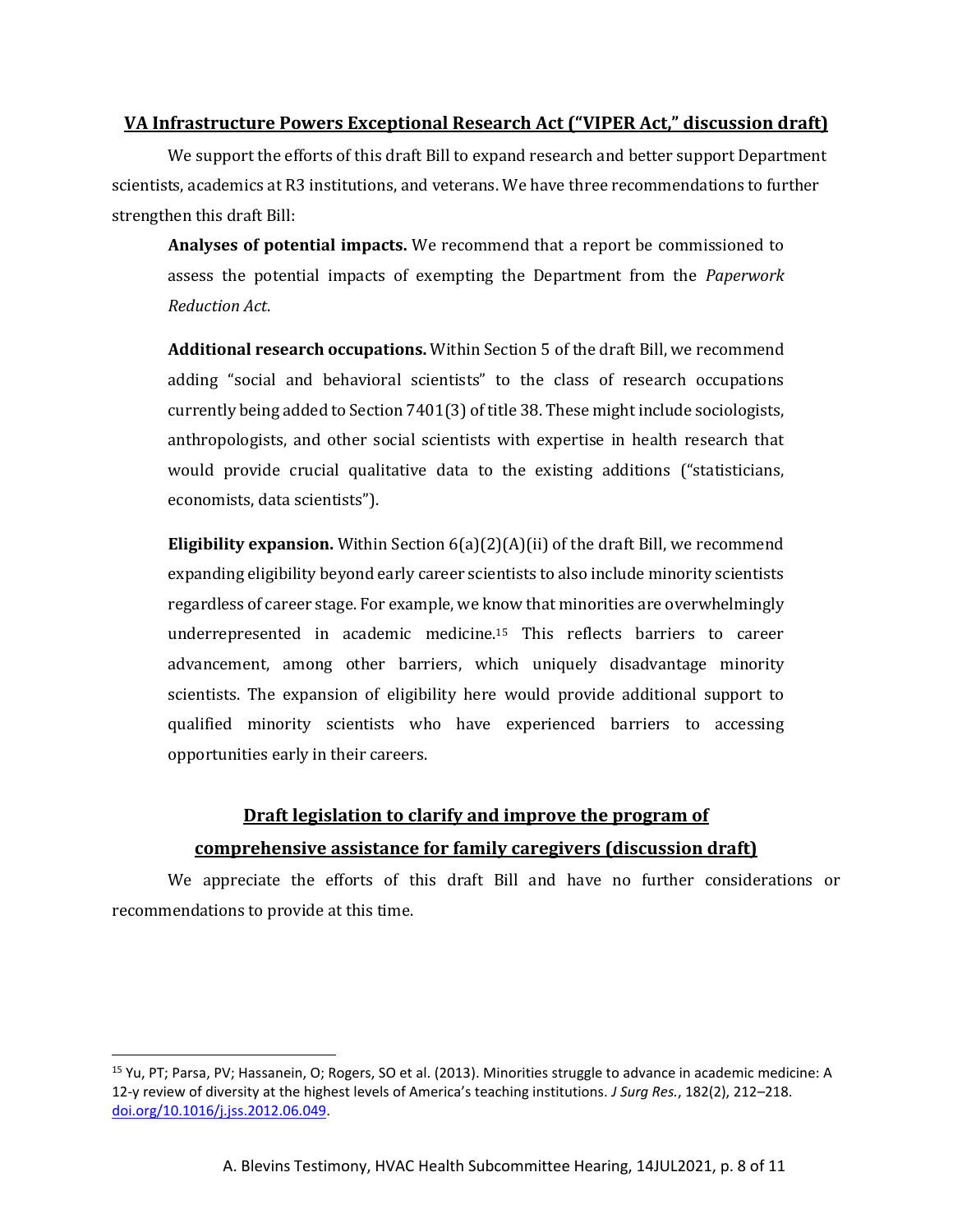# **Draft legislation to require an independent assessment of health care**

# **delivery systems and management processed of the Department of Veterans Affairs be conducted once every ten years (discussion draft)**

We support the efforts of this draft Bill to provide an independent assessment of the Department with respect to health care delivery and management. This assessment will provide crucial data to better support veterans and strengthen the Department's health care system and management. We have three recommendations to aid in these efforts:

**Collateral duties assessment.** In Section 1704A(a)(8)(B), we recommend adding an element that requires an assessment of the time impact of collateral duties. For example, we know that LGBTQ+ Veteran Care Coordinators throughout the VA system take on this role as a collateral duty, with a requirement to dedicate between 4 and 8 hours (minimum) to supporting LGBTQ+ veterans within their facility.<sup>16</sup> An independent review would allow for comprehensive data reflecting the actual time commitment of providers with collateral duties such as these, informing programmatic and policy efforts to better support minority veterans.

**Front-line personnel competencies.** In addition to Section 1704A(a)(13), we recommend adding an element to account for the competency of front-line Department personnel with respect to culture and engagement with minority veterans. Front-line staff (e.g., receptionists, phone call operators, etc.) are the first line of contact between minority veterans and a Department facility or service, and their understanding of and engagement with minority veterans can serve to facilitate or impede health care delivery. We have heard many veterans report negative engagements with front-line staff based on their minority status, which has delayed or prevented access to care. The inclusion of this element would demonstrate a commitment to enhancing access to care at a crucial point of contact for minority veterans.

**Deliberate inclusivity.** Within Section 1704A(c)(1), we recommend adding a requirement that the entity's "experience and proven outcomes in optimizing the performance of the health care delivery systems of the Veterans Health

<sup>&</sup>lt;sup>16</sup> Veterans Health Administration. (2020). VHA Directive 1340(2): Provision of health care for veterans who identify as lesbian, gay or bisexual. Washington, DC: US Department of Veterans Affairs. Available at [https://www.va.gov/VHAPUBLICATIONS/ViewPublication.asp?pub\\_ID=5438.](https://www.va.gov/VHAPUBLICATIONS/ViewPublication.asp?pub_ID=5438)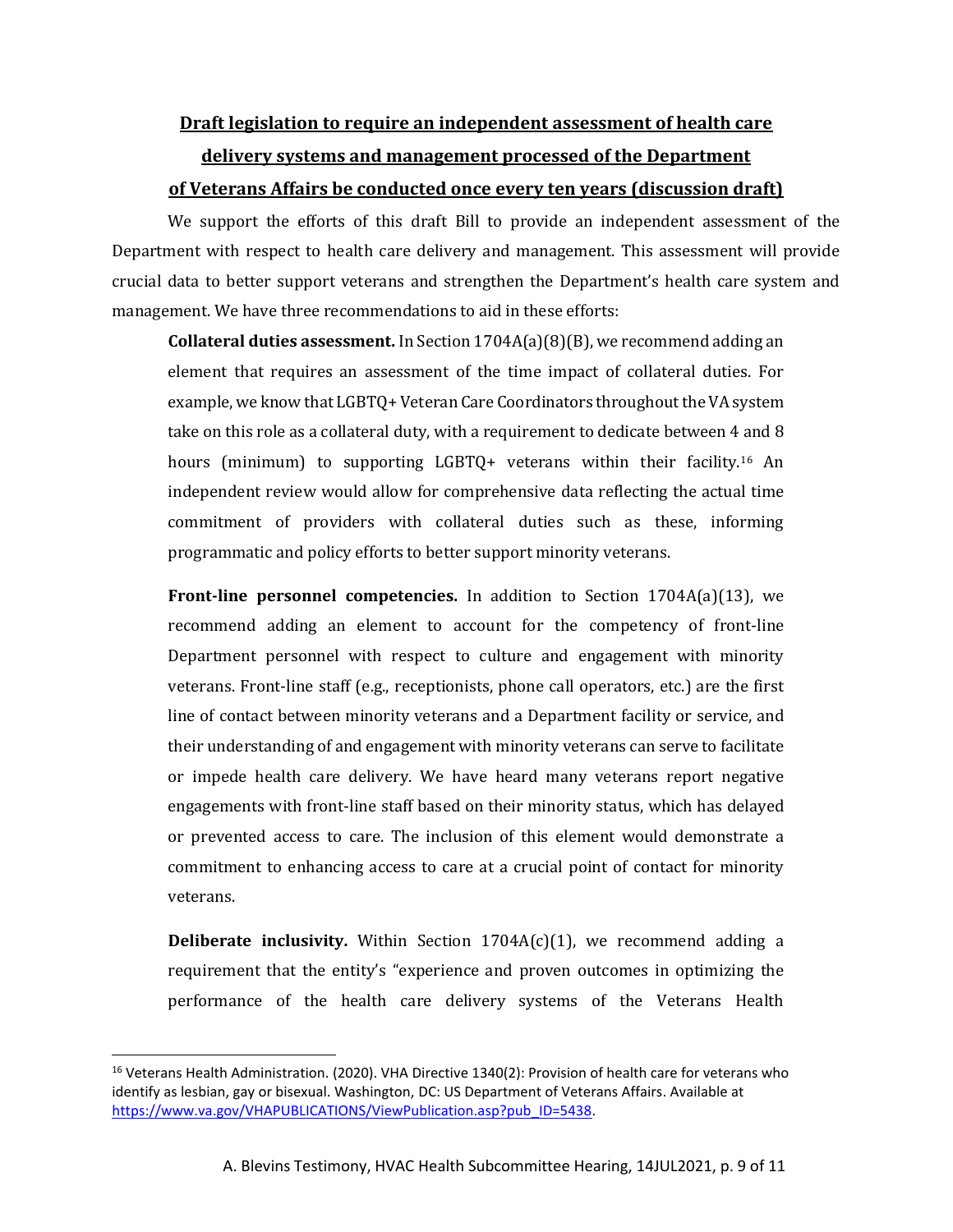Administration" has deliberately included minorities. As we have noted before, too often the term "veteran" is used at the exclusion of minority veterans, thereby deepening disparities in access to and quality of care. Accordingly, we recommend an explicit stipulation that eligibility for private entities identified in this draft Bill be contingent on a demonstration of positive outcomes for minority veterans in optimizing health care delivery systems.

# **Draft legislation to furnish Vet Center readjustment counseling and related mental health services to veterans and members of the Armed Forces using certain educational assistance benefits (discussion draft)**

We support the efforts of this draft Bill to enhance support for veterans through providing additional resources to Vet Centers. This draft Bill demonstrates a crucial investment in mental health care through providing new avenues for outreach and support. We feel that this draft Bill will have the additional benefit of enhancing community reintegration efforts through a more comprehensive understanding of the mental health needs of veterans using education benefits. We have one recommendation to strengthen this draft Bill and better support minority veterans:

**GAO Reporting.** Within Section 1(b), we recommend including an additional element for the GAO report requiring the collection and analysis of comprehensive demographic data. This would not only assist the Committee and the Department in better identifying mental health disparities and needs (Section 1(b)(1)), but it would also allow the Department to understand the need for and further invest in internal resources (e.g., the Center for Minority Veterans, the LGBTQ+ Health Program, the Center for Women Veterans, etc.) designed to support the mental health needs of different veteran populations (Section 1(b)(2)).

The feedback provided on the Bills discussed in today's Hearing is meant to help ensure this legislative body continues to live up to the effective advocacy and support standards that they have been charged with in service to our veteran communities. My feedback echoes the experiences of many minority veterans who have been excluded or underserved from the VA's care programs, whether intentionally or negligently. I believe that, as a country, we have made great progress in ensuring all veterans benefit from the work that this Committee is doing on their behalf.